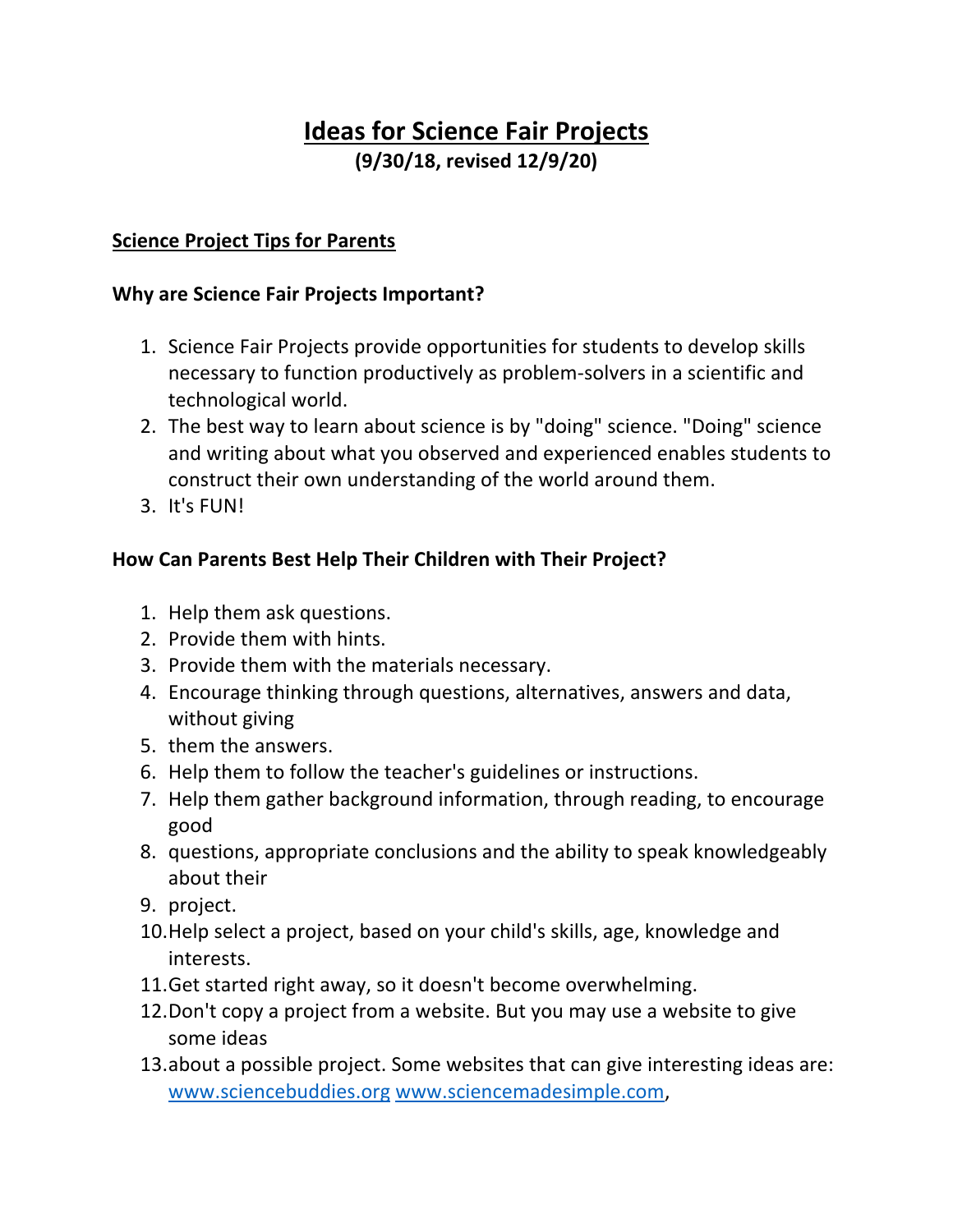www.education.com/science-fair/middle-school/, www.hometrainingtools.com/a/high-school-science-projects/, www.coolscience-projects.com/Middle-School-Science-Projects.html, www.navigatingbyjoy.com/science/

- 14.Remember that it is ok if their hypothesis, or prediction of what will happen, is not correct. The important thing is that they measure their results, and do multiple trials. Science experiments do not always turn out the way you think they will. Do not change your hypothesis.
- 15.Have FUN working with your child!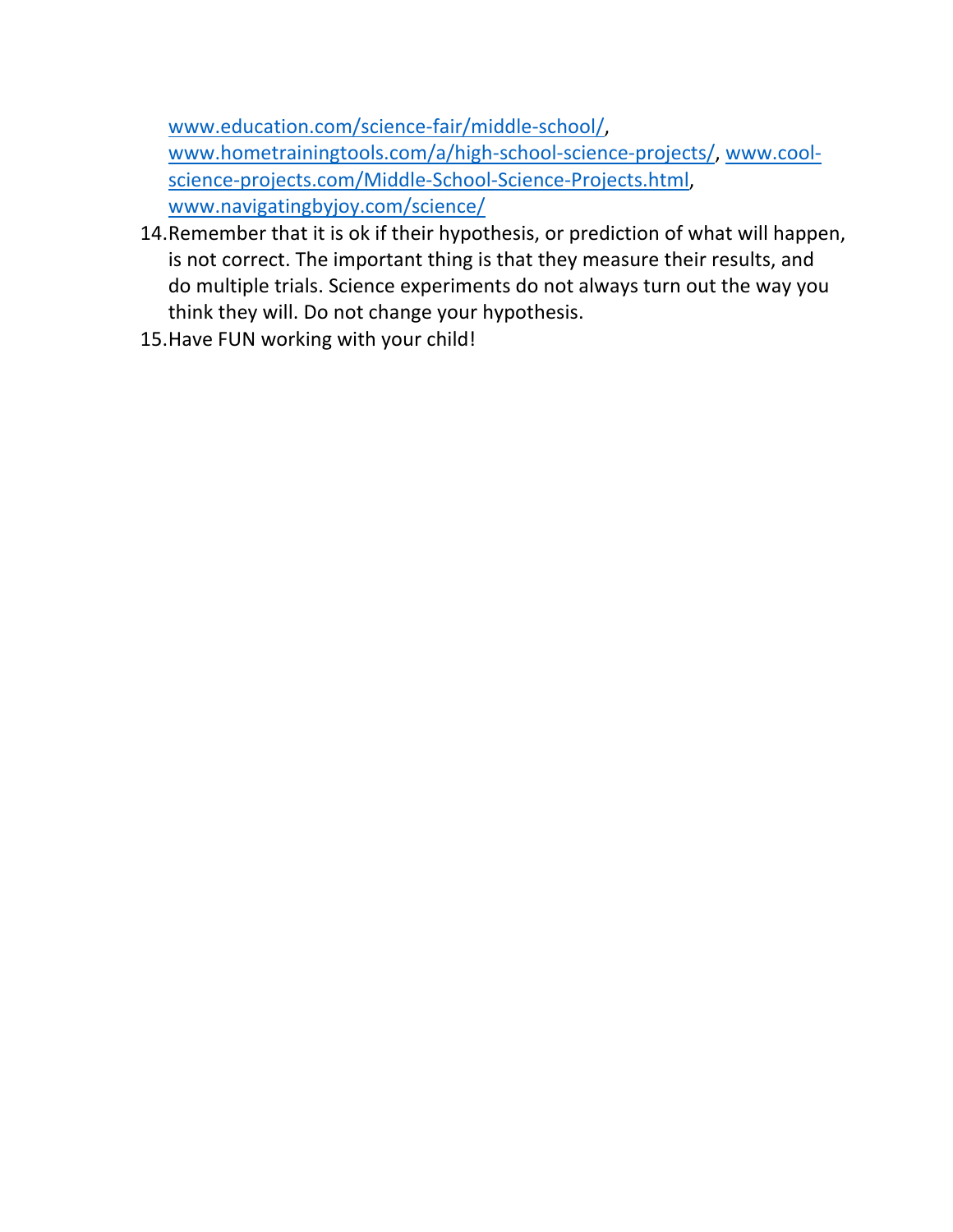# **Representative Questions that Could Lead to Ideas for Science Fair Projects**

#### **Physical Sciences**

- How does internal air pressure affect a basketball's bounce?
- How does the height from which you drop a ball affect how high it bounces?
- How do vision and/or smell affect taste?
- Which diaper has the best absorption properties?
- Which paper towel is the strongest?
- How far will an object slide when propelled across surfaces with different textures?
- How does weight affect a toy car's car speed on a ramp?
- How can a ramp be designed to make a toy car roll farther?
- How does surface area of water in a container affect water evaporation?
- How does elevation affect the boiling point of water?
- How can water be separated into oxygen and hydrogen?
- How does salt affect the boiling point of water?
- When used as fuel, which type of wood gives off the most heat?

#### **Earth Sciences**

- How is erosion affected by ground cover?
- How does salinity affect plant growth?
- How do the Santa Fe water resources affect natural plant (e.g., duckweed) growth?
- How do commercial disinfectants affect microbial (yeast, e-coli, etc.) growth?

### **Biology and Life Sciences**

- Which microwave popcorn pops the best?
- How does a fertilizer containing iron (essential plant nutrient) affect plant growth?
- How do varying soil types affect seed germination?
- How does music affect concentration?
- How do plants respond to the environment e.g., gravity, light intensity/direction, temperature, etc.?
- How do color/firmness indicate fruit ripeness?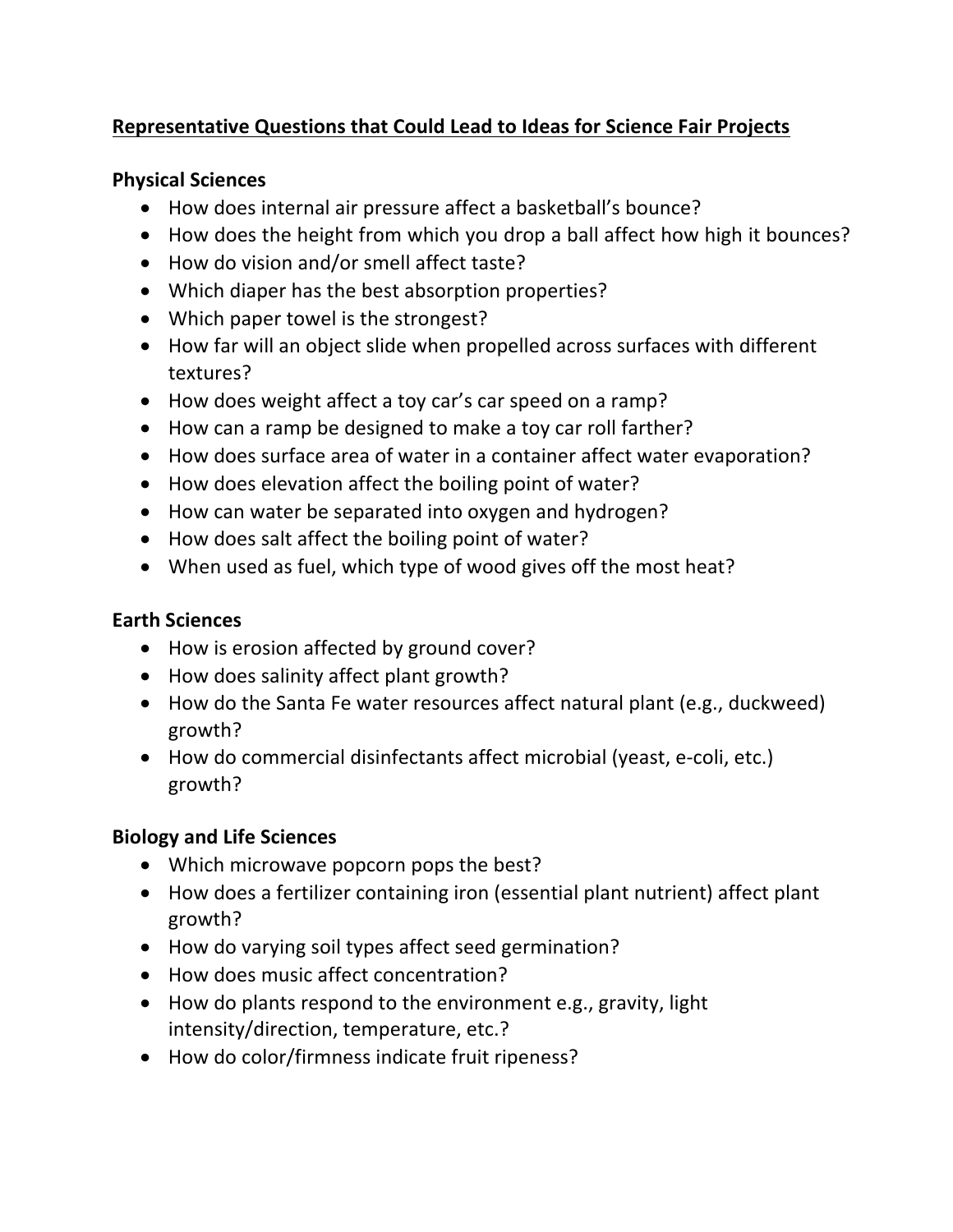- Do birds prefer eating bird seed from a feeder, from the ground, or from both? How can human peripheral vision be measured?
- How is right/left handedness related to right/left footedness?

### **Technology and Mathematics**

- What is the distribution of values obtained from rolling two 6-sided dice?
- How do video games affect concentration?
- How does the spacing of a line of dominoes affect the time needed for the whole line to fall?
- How could a robot be constructed to locate a burning candle and extinguish it? Which of the five basic Platonic 3-dimensional shapes affords the best protection to a raw egg?
- How can a survey be used to verify a prediction?
- If a penny is flipped multiple times, how many times will it land on heads and how many times will it land on tails?
- How could a bunch of people in a line organize themselves from the tallest to the shortest if each can only compare herself to the person on her right and her left?
- How would you determine the value of pi?
- How would you find the fastest way from home to school?

### **Engineering**

- Which design affords the strongest model bridge?
- Which design affords the longest paper airplane flight?
- Which model boat design allows the most cargo loading?
- How could one build a "launcher" device to launch a ball as far as possible and a "receiver" to catch it?
- What type of insulation holds in heat the best?
- How much force does it take to drive a nail through different types of wood?
- What is the best material to put in a sandbag to block water, such as during a flood?
- How does a change in the construction of a parachute affect flight?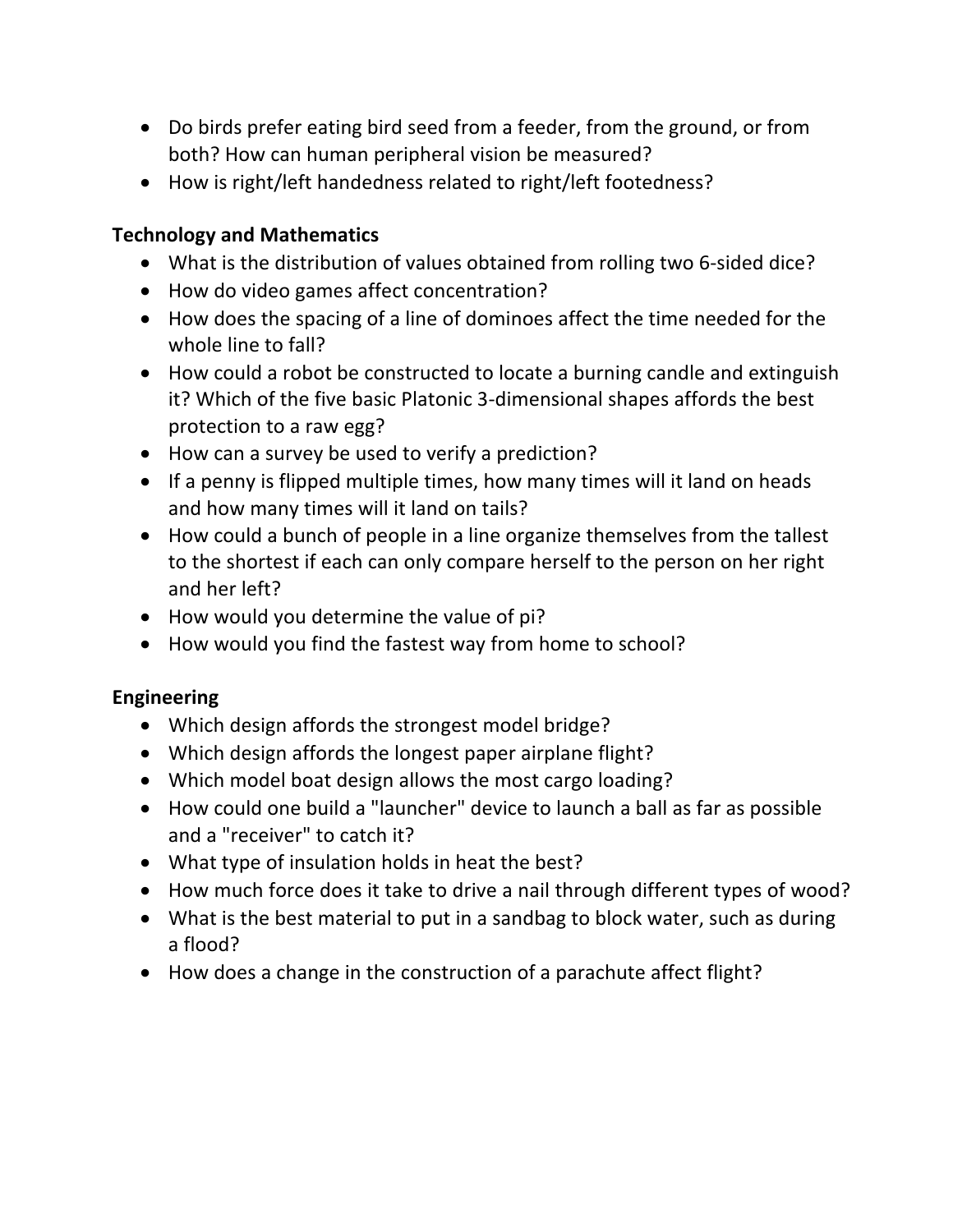# **Topics Not Recommended**

Food spoilage/mold measuring Candle burning Tooth staining **Mentos** and soda Slime Cleaning coins Oobleck Lemon batteries Volcanos Carnations in colored water Lava lamps **Gummy Bears**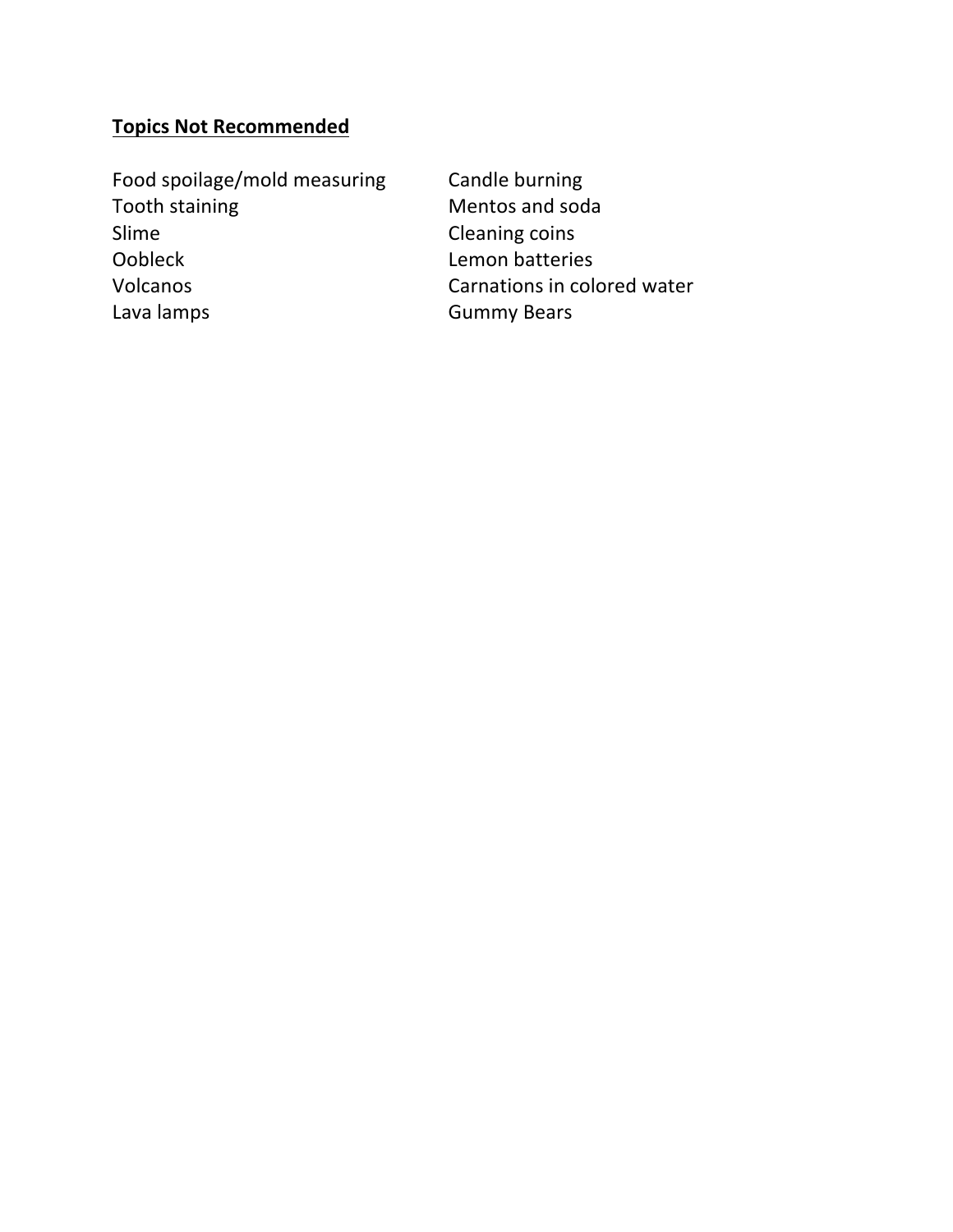#### **Science Fair Themes**

Themes could be developed from the representative questions list. Some advantages of the theme approach are efficiency and cost savings for individual teachers, inclusion of the whole class, room for student ingenuity, active studentteacher and student-student interactions, and the generation of large, hopefully meaningful, data sets. The following are presented as examples:

**Biodiversity/Ecology** - Each student surveys their neighborhood and identifies/counts types of plants or animals or birds or insects. Each student constructs a board for the fair and the class results are compiled for an overall view.

**Aerodynamics** - Each student builds several paper airplane designs and measures their performance based on a common classroom goal (e.g., distance traveled, time aloft, number of loops, etc.). As a class challenge, they could build a launch device for more accurate testing.

**Pendulums** - Each student explores the behavior of a pendulum by changing one property of their choice (bob weight, arm length, release angle, etc.) and measuring the effect on period.

**Buoyancy** - Students explore boat designs using the same size pieces of aluminum foil. Design approaches are documented and tested for how much weight (e.g., pennies) they can float.

**Egg Drop** – Using identical starting materials (i.e., toothpicks, glue, cotton puffs, etc.), students design containers to protect an egg from a 6-foot drop. Each student documents their design ideas and testing. Designs should be optimized for same amount/weight of packing material. Plant Growth - Each student explores the growth of wheat grass (or other plant) while changing one condition of their choice (e.g., amount of water, amount of light, amount of fertilizer, temperature, etc.)

**Estimation** - Each student predicts what price has increased the most in the last five years - a pound of hamburger, a small car, a basketball or a gallon of gas. The actual prices are researched and a chart and graph of the information are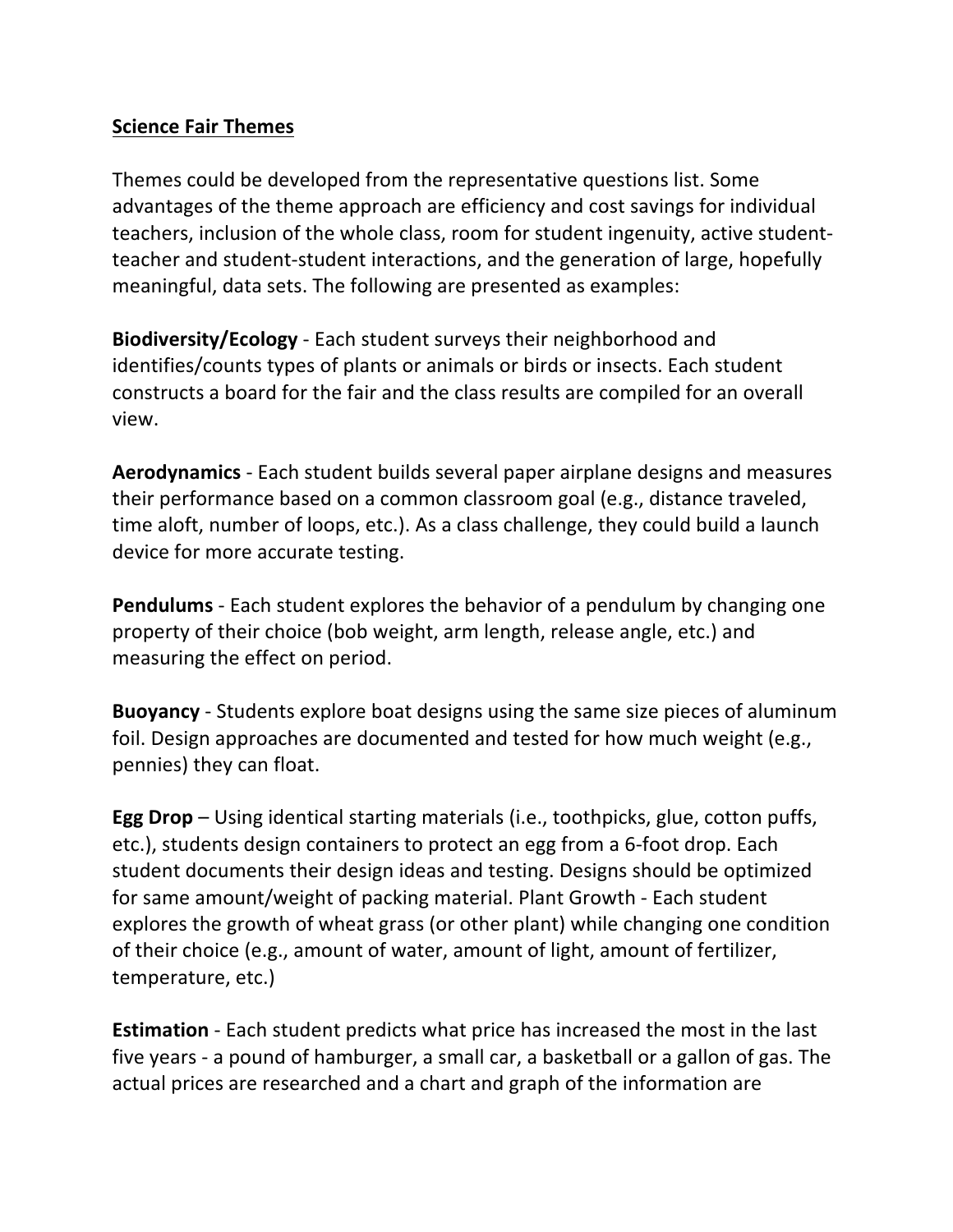constructed. A survey of 10 adult individuals asks for the same prediction. The results are graphed and the two data sets are compared.

**Environmental Pollution** - Each student could make or be given a simple setup to expose a standard size sticky surface to the air where she or he lives. Choose a fixed period of time, show them how to use a grid to help counting, and then compare particle totals for sites in different neighborhoods. Aside from residential areas, additional test sites both downtown and in the country could also be identified and monitored by volunteers. Two or three simultaneous tests at each site would give an idea of the range of results possible. Class results are tabulated on a map.